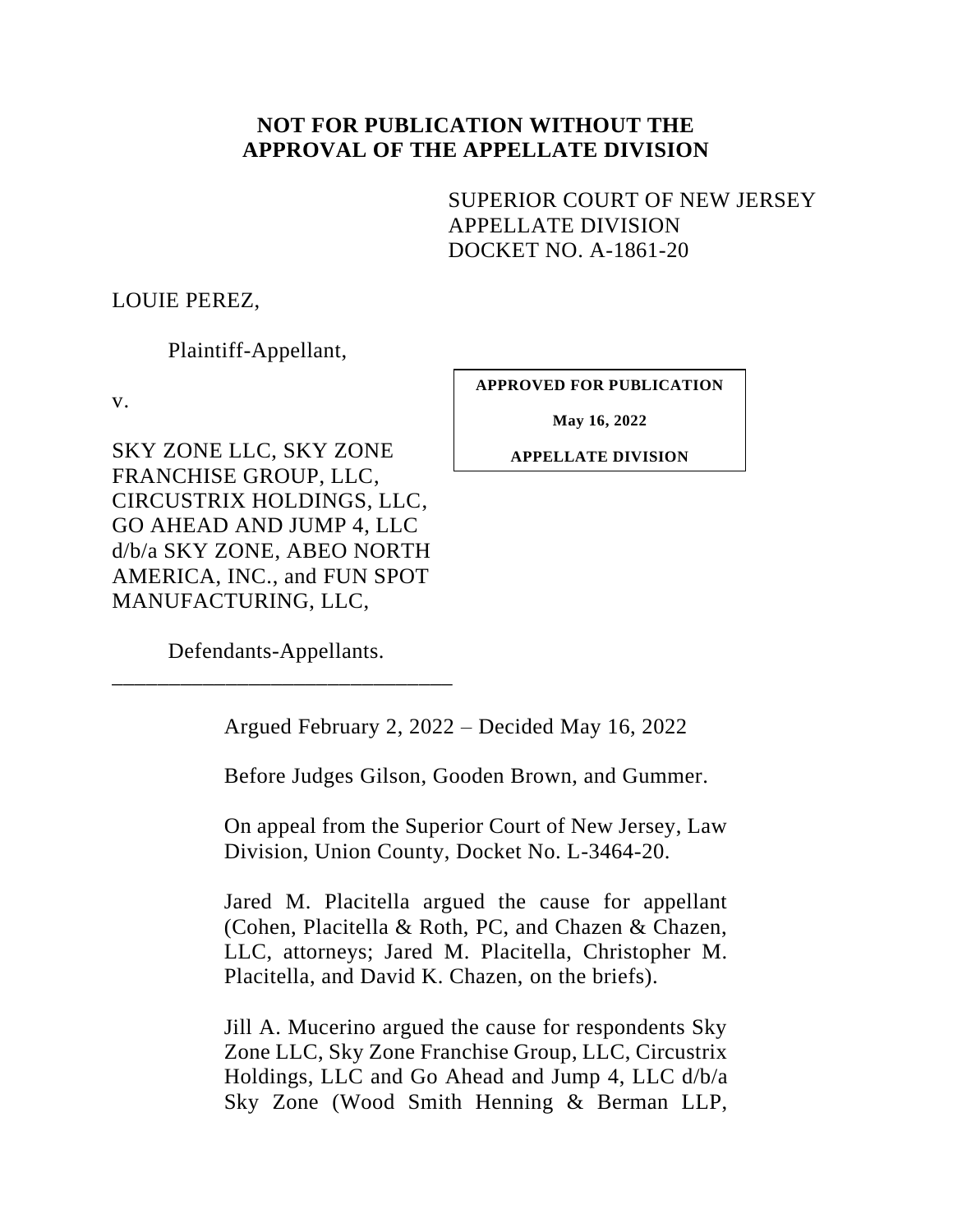attorneys; Jill A. Mucerino and Sean P. Shoolbraid, on the brief).

The opinion of the court was delivered by

GILSON, J.A.D.

Plaintiff Louie Perez placed a check mark next to an arbitration provision contained in an agreement he signed to enter a trampoline park. He appeals from an order compelling his personal-injury claims to arbitration and staying the action he filed in the Law Division. We hold that the arbitration provision contained in the agreement that plaintiff signed is valid and enforceable. We, therefore, affirm the portion of the order compelling arbitration of the claims against defendants Sky Zone, LLC, Sky Zone Franchise Group, LLC, Circustrix Holdings, LLC, and Go Ahead and Jump 4, LLC (collectively the Sky Zone defendants).

We remand for entry of a new order compelling the claims against the Sky Zone defendants to arbitration and staying the Law Division action, including the claims against defendants Abeo North America, Inc. (Abeo) and Fun Spot Manufacturing, LLC (Fun Spot). There is nothing in the record establishing that Abeo or Fun Spot is an affiliate company or agent of the Sky Zone defendants and, therefore, neither defendant was covered by the arbitration provision.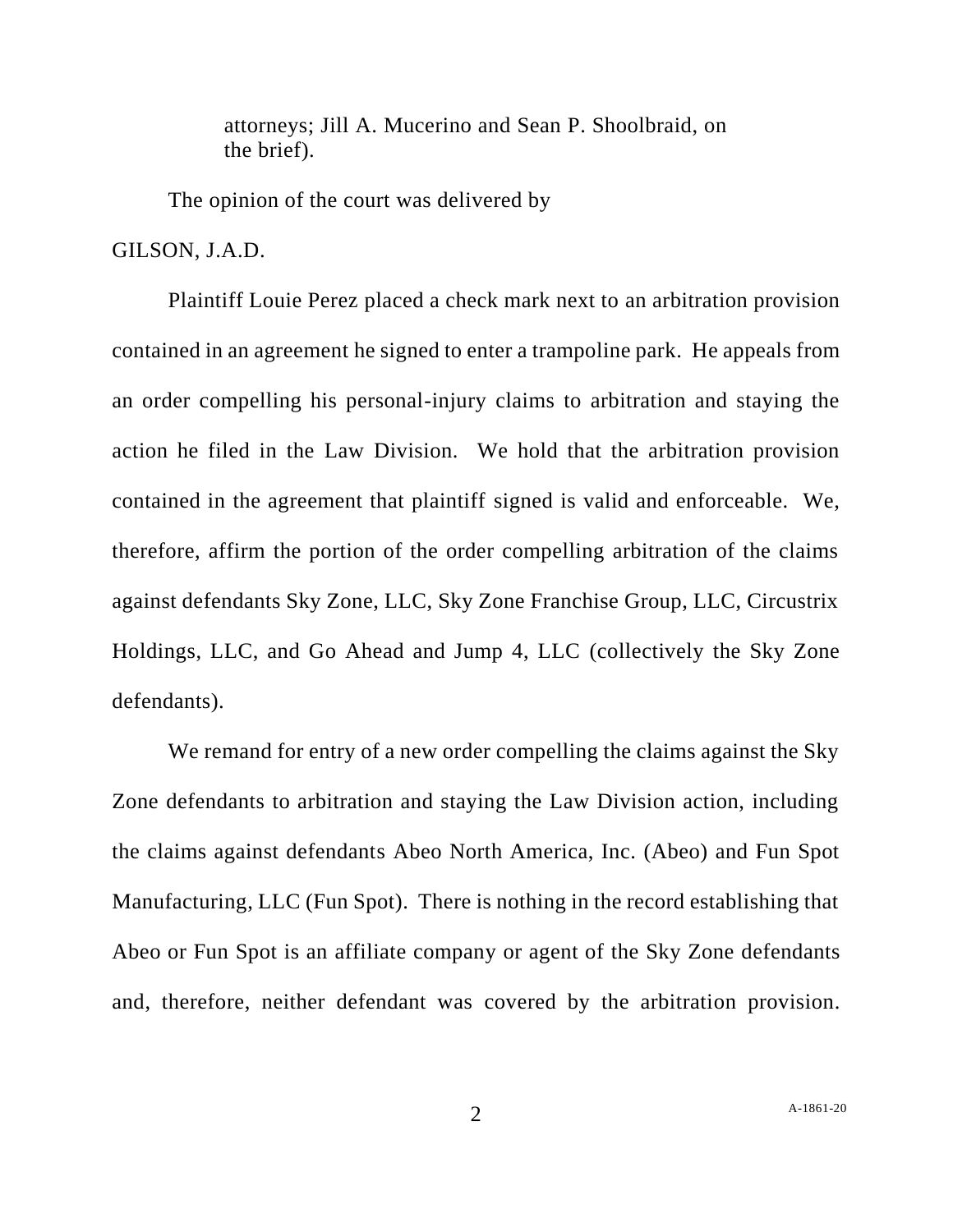Consequently, the claims against Abeo and Fun Spot are to be stayed until the arbitration proceedings are concluded.

I.

On October 26, 2019, plaintiff, together with his seven-year-old son, went to the Sky Zone trampoline park in Springfield, New Jersey. To enter the park, plaintiff was required to check himself and his son in at a kiosk. At the kiosk, plaintiff had an opportunity to review a "Participation Agreement, Release and Assumption of Release (The Agreement)."

The Agreement contained various provisions, including provisions entitled "ACKNOWLEDGEMENT OF POTENTIAL INJURIES;" "VOLUNTARY ASSUMPTION OF RISK ACKNOWLEDGMENT;" "RELEASE OF LIABILITY;" and "ARBITRATION OF DISPUTES; TIME LIMIT TO BRING CLAIM" (the Arbitration Provision).

The Arbitration Provision stated that plaintiff was waiving his right to bring a lawsuit against the Sky Zone defendants and, instead, was agreeing to arbitrate any claims arising out of his access to or use of the trampoline park. The Provision also stated that the arbitrator would resolve any disputes concerning the scope of the agreement to arbitrate. Furthermore, the Arbitration Provision stated that it was governed by New Jersey law and that any arbitration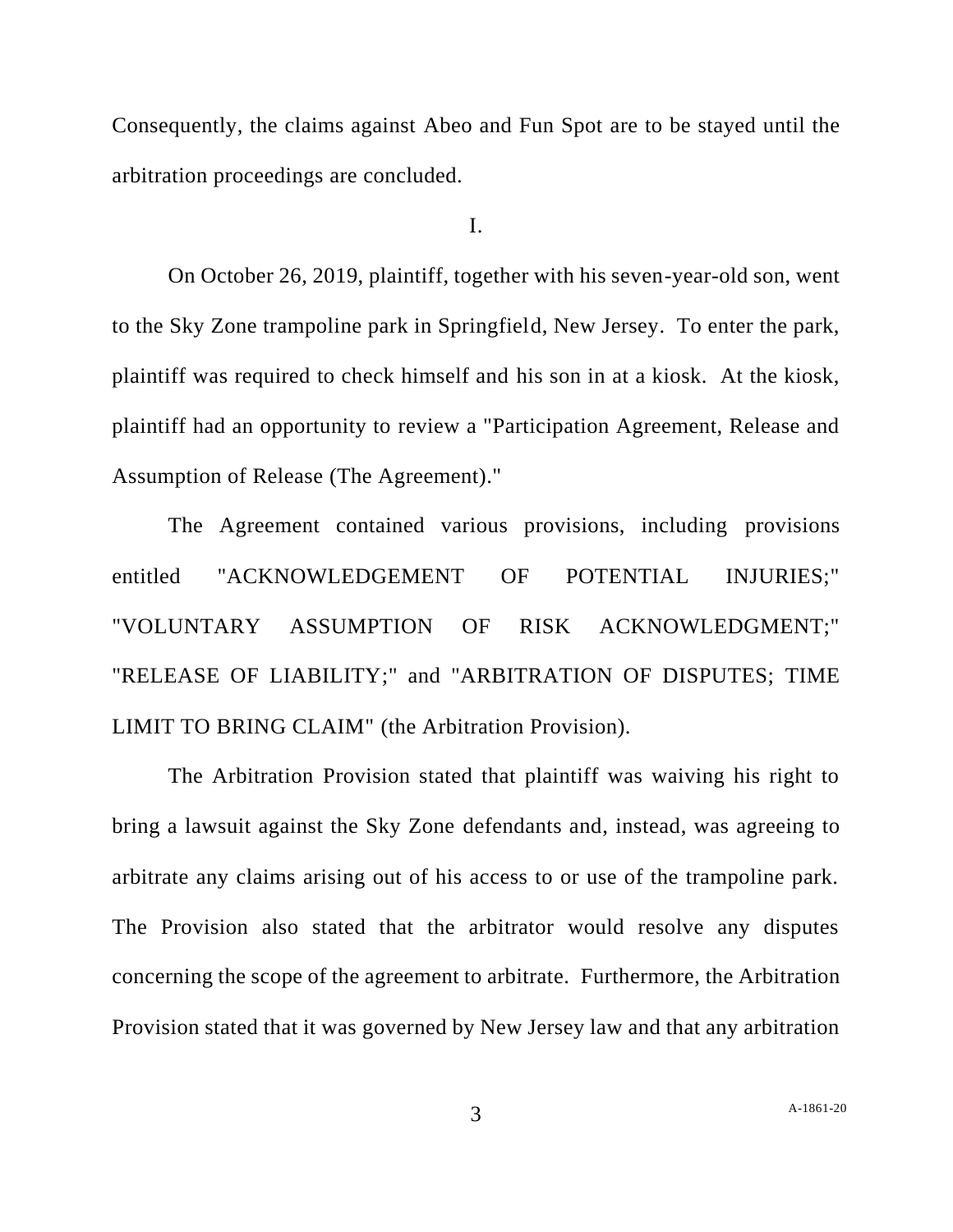would be governed by the Federal Arbitration Act (the FAA), 9 U.S.C. §§ 1-16.

The Arbitration Provision stated:

I understand that by agreeing to arbitrate any dispute as set forth in this section, I am waiving my right, and the right(s) of the minor child(ren) above, to maintain a lawsuit against [the Sky Zone defendants] and the other Releasees for any and all claims covered by this Agreement. By agreeing to arbitrate, I understand that I will **NOT** have the right to have my claim determined by a jury, and the minor child(ren) above will **NOT** have the right to have claims(s) determined by a jury. Reciprocally, [the Sky Zone defendants] and the other Releasees waive their right to maintain a lawsuit against me and the minor child(ren) above for any and all claims covered by this Agreement, and they will not have the right to have their claim(s) determined by a jury. **ANY DISPUTE, CLAIM OR CONTROVERSY ARISING OUT OF OR RELATING TO MY OR THE CHILD'S ACCESS TO AND/OR USE OF THE SKY ZONE PREMISES AND/OR ITS EQUIPMENT, INCLUDING THE DETERMINATION OF THE SCOPE OR APPLICABILITY OF THIS AGREEMENT TO ARBITRATE, SHALL BE BROUGHT WITHIN ONE YEAR OF ITS ACCRUAL (i.e., the date of the alleged injury) FOR AN ADULT AND WITHIN THE APPLICABLE STATUTE OF LIMITATIONS FOR A MINOR AND BE DETERMINED BY ARBITRATION IN THE COUNTY OF THE SKY ZONE FACILITY, NEW JERSEY, BEFORE ONE ARBITRATOR. THE ARBITRATION SHALL BE ADMINISTERED BY JAMS PURSUANT TO ITS RULE 16.1 EXPEDITED ARBITRATION RULES AND PROCEDURES. JUDGMENT ON THE AWARD MAY BE ENTERED IN ANY COURT HAVING JURISDICTION. THIS CLAUSE**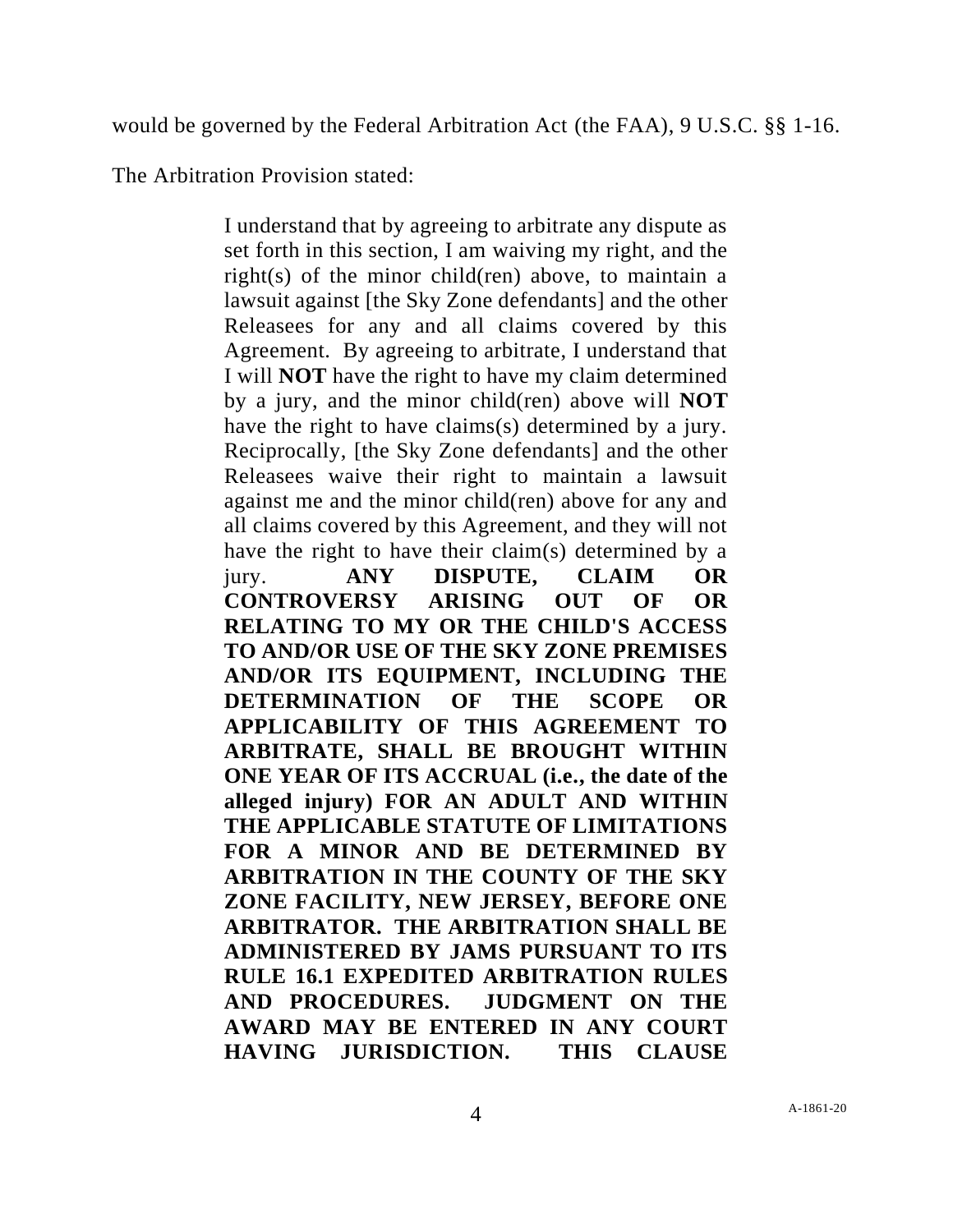**SHALL NOT PRECLUDE PARTIES FROM SEEKING PROVISIONAL REMEDIES IN AID OF ARBITRATION FROM A COURT OF APPROPRIATE JURISDICTION.** This Agreement shall be governed by, construed and interpreted in accordance with the laws of the State of New Jersey, without regard to choice of law principles. Notwithstanding the provision with respect to the applicable substantive law, any arbitration conducted pursuant to the terms of this Agreement shall be governed by the Federal Arbitration Act (9 U.S.C., Sec. 1-16). I understand and acknowledge that the JAMS Arbitration Rules to which I agree are available online for my review at jamsadr.com, and include JAMS Comprehensive Arbitration Rules & Procedures; Rule 16.1 Expedited Procedures; and, Policy On Consumer Minimum Standards Of Procedural Fairness.

The Agreement also contained a severability clause, which provided: "If any term or provision of this Release shall be held illegal, unenforceable, or in conflict with any law governing this Release the validity of the remaining portions shall not be affected thereby." In the Agreement, plaintiff acknowledged: "I have had sufficient opportunity to read this entire document. I have read and understood and voluntarily agree to be bound by its terms."

After having an opportunity to review it, plaintiff checked the box located at the beginning of the Arbitration Provision. At the end of the Agreement, plaintiff added his name, his son's name, their birthdates, and his address, phone number, and email address.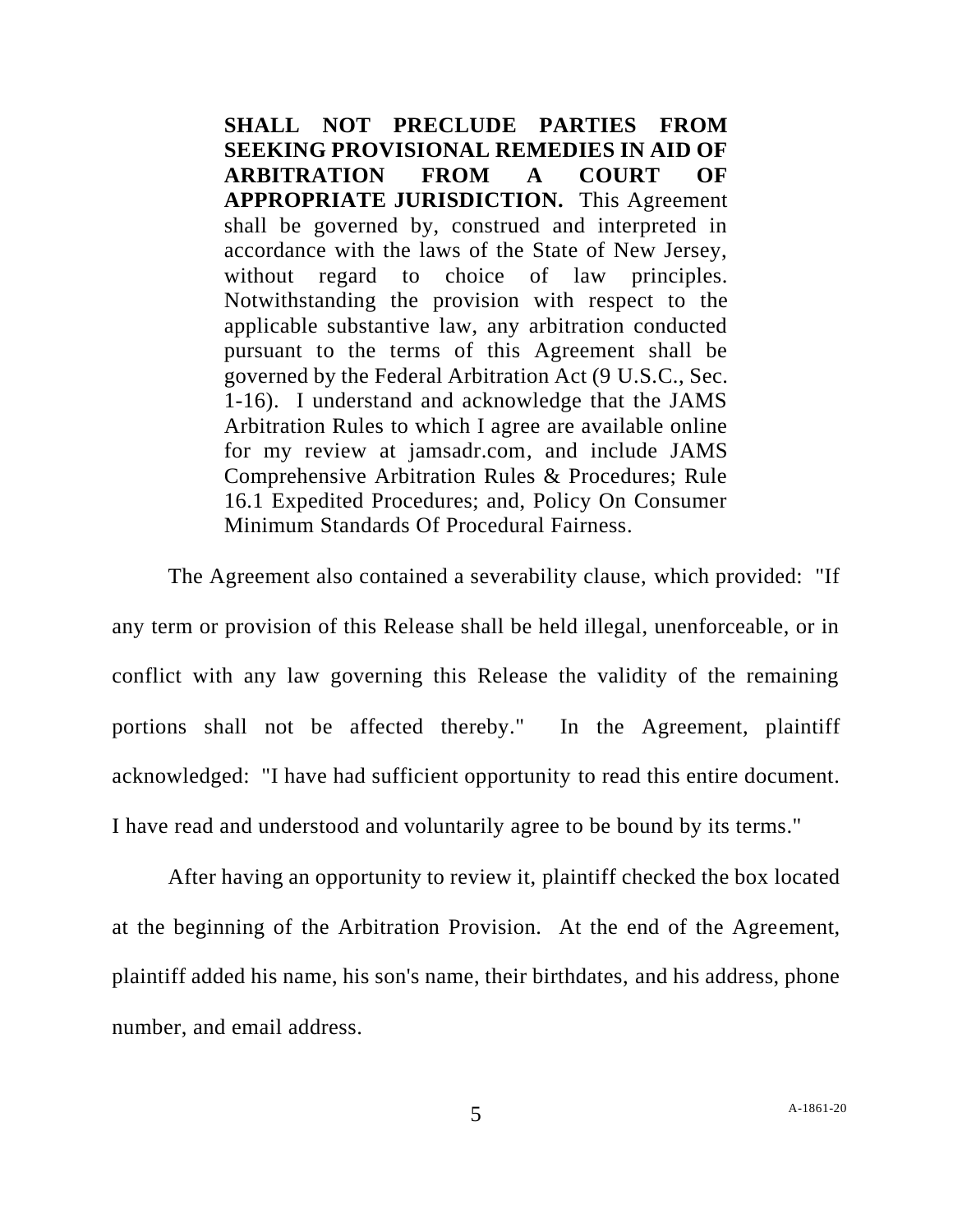On October 20, 2020, plaintiff filed a lawsuit alleging that he suffered physical injuries while at the trampoline park. As defendants, he named the Sky Zone defendants, as well as Abeo and Fun Spot. The Sky Zone defendants moved to dismiss plaintiff's complaint and compel arbitration. Abeo and Fun Spot did not join that motion. Instead, Fun Spot filed an answer. The record provided to us does not contain an answer by Abeo.

On February 5, 2021, the trial court heard oral arguments on the motion. At that hearing, an attorney representing Abeo and Fun Spot informed the trial court that his clients were not joining the motion. After hearing oral argument, the trial court granted the motion and entered an order compelling all of plaintiff's claims to arbitration and staying the litigation. The court also issued a statement of reasons supporting its ruling. The trial court held that the Arbitration Provision was valid and enforceable against plaintiff and that it covered all his claims. The court also held that the claims against Fun Spot and Abeo should be compelled to arbitration, reasoning that those entities fell under the Arbitration Provision "based on agency principles." In making that holding, the court did not analyze or make any factual findings that Fun Spot or Abeo is an agent of the Sky Zone defendants. Moreover, the court concluded that it would not be equitable for plaintiff to avoid arbitration simply because he chose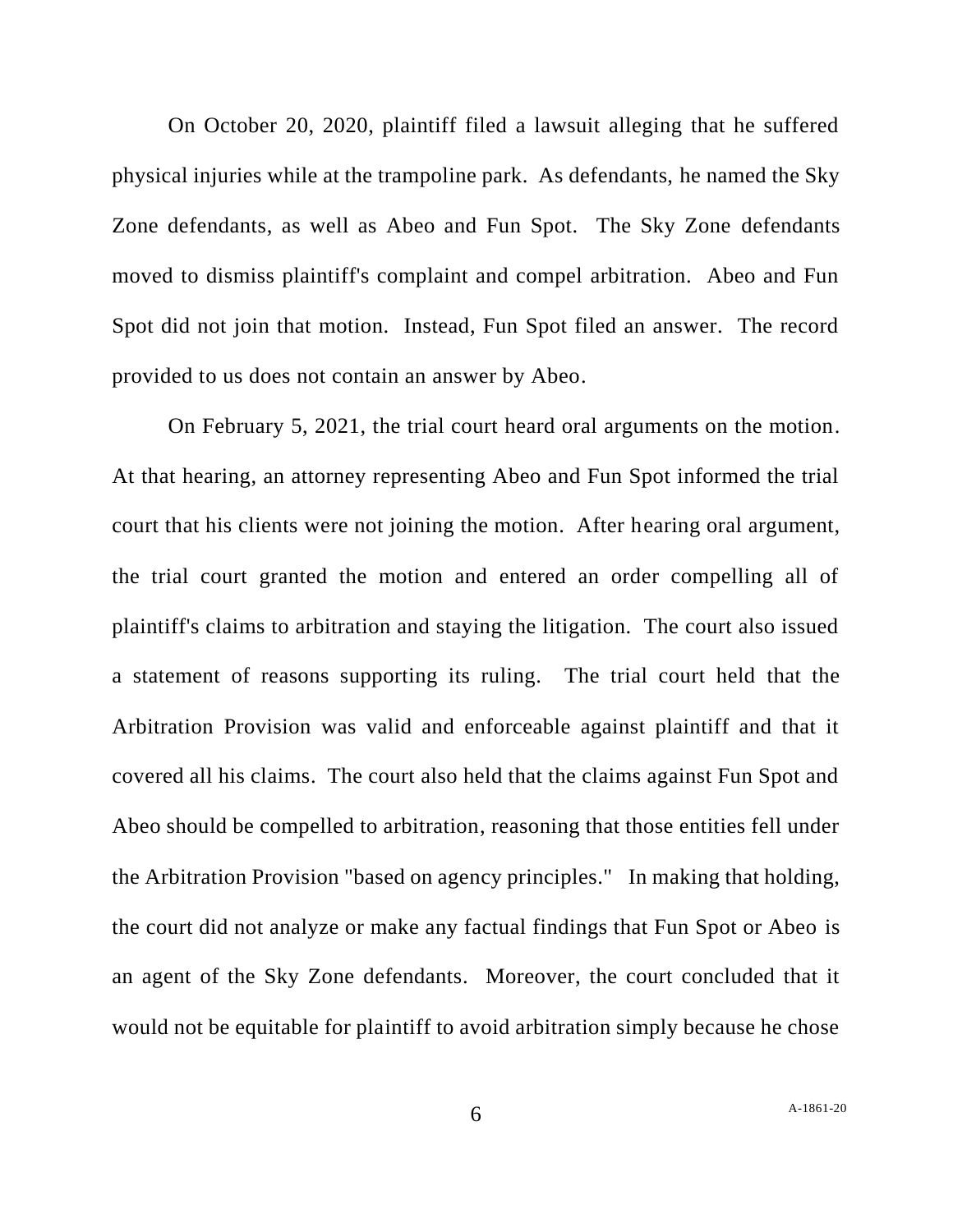to name parties who had not signed the Arbitration Provision. Plaintiff now appeals from the February 19, 2021 order compelling arbitration and staying the Law Division action.

## II.

On appeal, plaintiff argues that the trial court erred in (1) ruling that the Arbitration Provision was enforceable; (2) severing the Arbitration Provision from other provisions that were allegedly not enforceable; and (3) compelling his claims against Abeo and Fun Spot to arbitration. In his reply brief, plaintiff also contends that the Sky Zone defendants waived the argument that the questions concerning the scope of the Arbitration Provision should be delegated to the arbitrator and that the Arbitration Provision did not clearly delegate scope questions to the arbitrator.

## A. The Enforceability of the Arbitration Provision.

We use a de novo standard of review when determining the enforceability of an arbitration agreement. Goffe v. Foulke Mgmt. Corp., 238 N.J. 191, 207 (2019) (citing Hirsch v. Amper Fin. Servs., LLC, 215 N.J. 174, 186 (2013)). The validity of an arbitration agreement is a question of law, and we conduct a plenary review of such legal questions. Atalese v. U.S. Legal Servs. Grp., L.P., 219 N.J. 430, 445-46 (2014) (citing Kieffer v. Best Buy, 205 N.J. 213, 222-23

7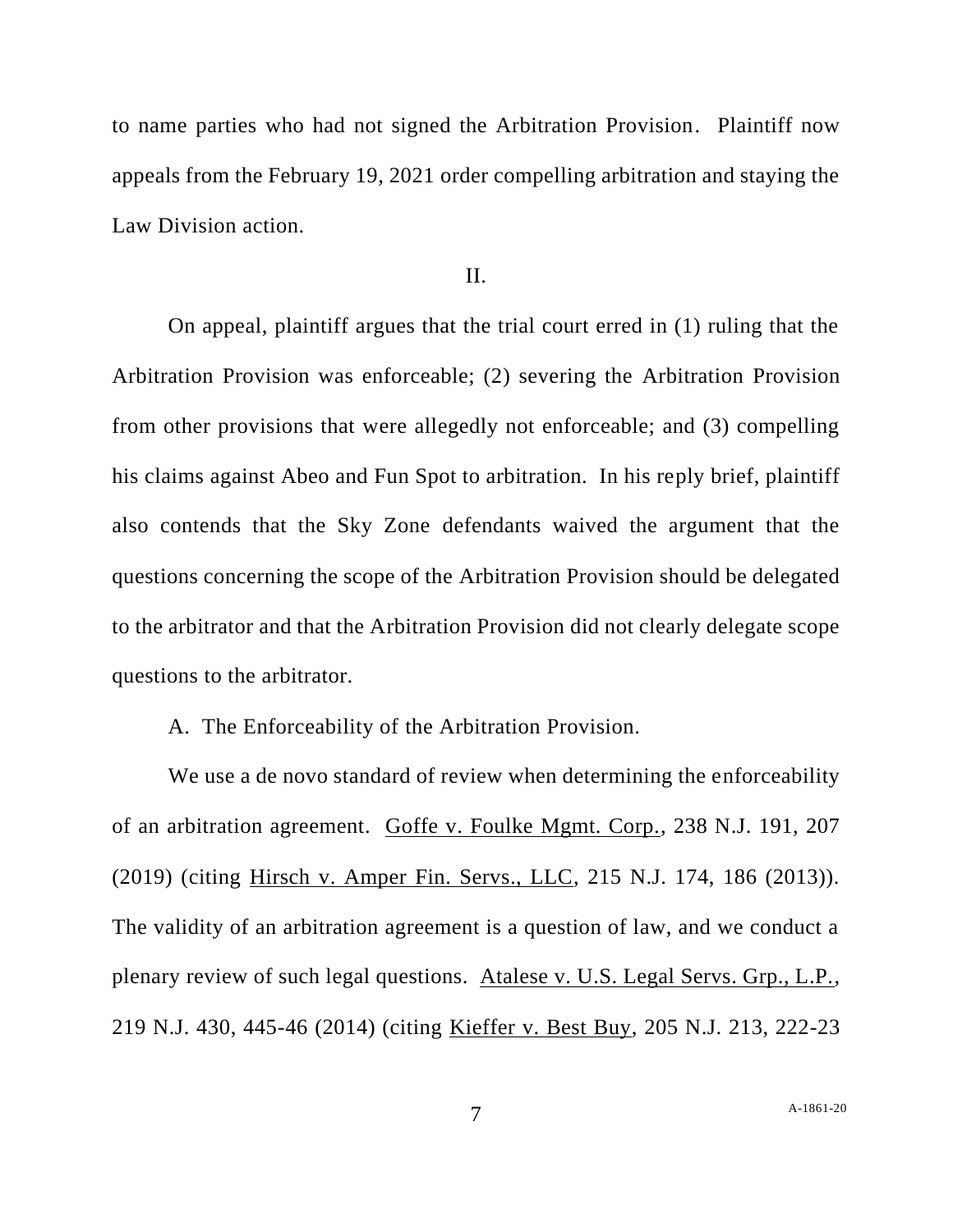(2011)); Barr v. Bishop Rosen & Co., Inc., 442 N.J. Super. 599, 605 (App. Div. 2015) (citing Hirsch, 215 N.J. at 186).

The FAA and "the nearly identical New Jersey Arbitration Act [(NJAA)], enunciate federal and state policies favoring arbitration." Atalese, 219 N.J. at 440 (citation omitted). Under both the FAA and NJAA, arbitration is fundamentally a matter of contract. 9 U.S.C. § 2; NAACP of Camden Cnty. E. v. Foulke Mgmt. Corp., 421 N.J. Super. 404, 424 (App. Div. 2011). "[T]he FAA 'permits states to regulate . . . arbitration agreements under general contract principles,' and a court may invalidate an arbitration clause 'upon such grounds as exist at law or in equity for the revocation of any contract.'" Atalese, 219 N.J. at 441 (alteration in original) (quoting Martindale v. Sandvik, Inc., 173 N.J. 76, 85 (2002)).

In determining whether a matter should be submitted to arbitration, a court must evaluate (1) whether a valid agreement to arbitrate exists, and (2) whether the dispute falls within the scope of the agreement. Mitsubishi Motors Corp. v. Soler Chrysler-Plymouth, Inc., 473 U.S. 614, 626 (1985); Martindale, 173 N.J. at 92. The FAA and the NJAA, however, allow the second question - the scope of what is subject to arbitration – to be delegated to the arbitrator. Henry Schein, Inc. v. Archer & White Sales, Inc., 586 U.S. \_\_\_, 139 S. Ct. 524, 529-30 (2019);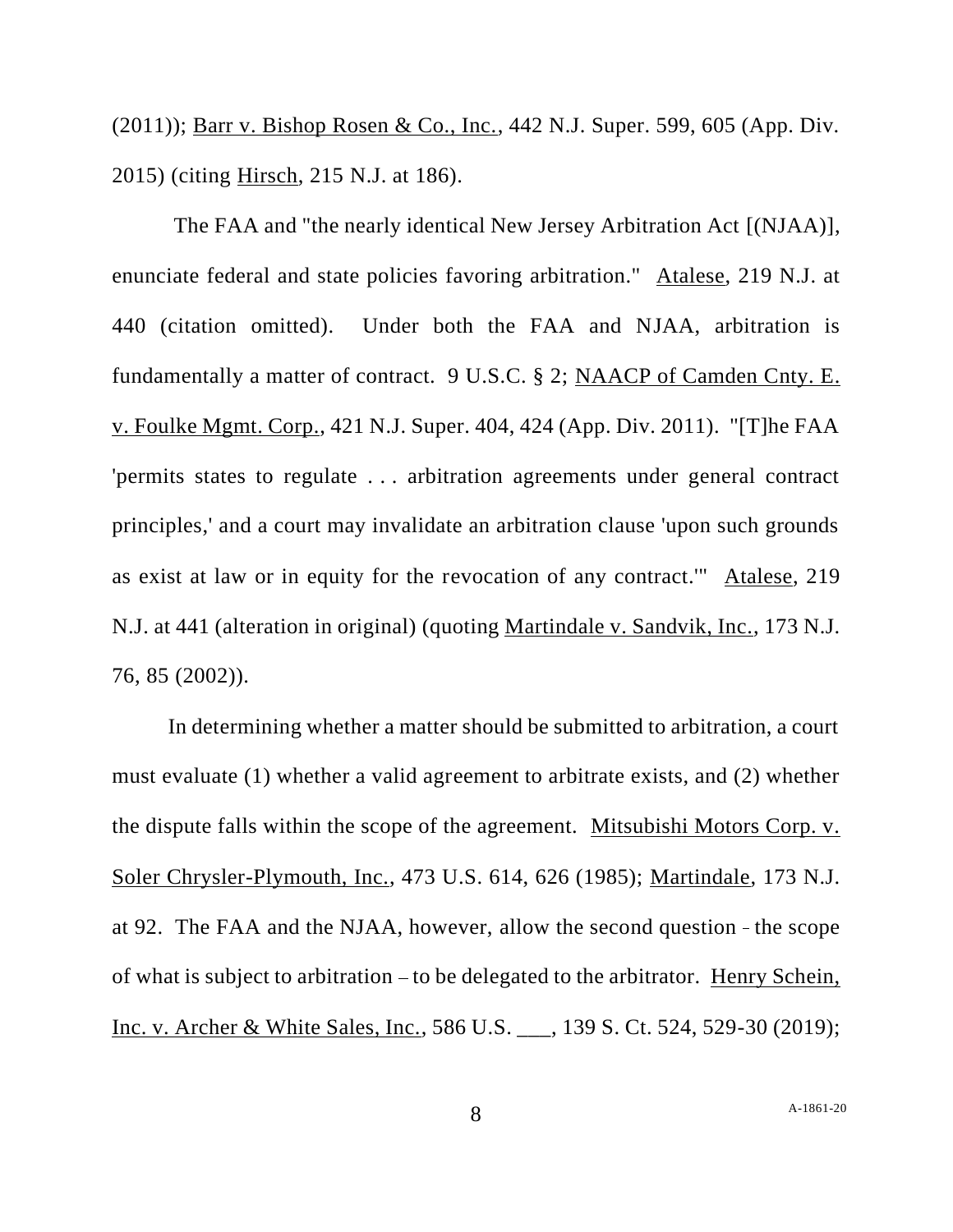Goffe, 238 N.J. at 211; Morgan v. Sanford Brown Inst., 225 N.J. 289, 303 (2016).

To reflect mutual assent to arbitrate, the terms of an arbitration provision must be "sufficiently clear to place a consumer on notice that he or she is waiving a constitutional or statutory right." Atalese, 219 N.J. at 443. "No particular form of words is necessary to accomplish a clear and unambiguous waiver of rights." Id. at 444. If "at least in some general and sufficiently broad way" the language of the clause conveys that arbitration is a waiver of the right to bring suit in a judicial forum, the clause will be enforced. Id. at 447. "The key . . . is clarity." Barr, 442 N.J. Super. at 607.

The language of the Arbitration Provision in the Agreement signed by plaintiff is clear. It states plaintiff was "agreeing to arbitrate any dispute" arising out of his use of the trampoline park and was "waiving [his] right . . . to maintain a lawsuit." It sets forth that "[b]y agreeing to arbitrate, [plaintiff] understand[s] that [he] will NOT have the right to have [his] claim determined by a jury." That broad language is a clear and unambiguous waiver of plaintiff's right to a jury trial and to pursue his claims in a court of law and, accordingly, is enforceable. See Flanzman v. Jenny Craig, Inc., 244 N.J. 119, 137-38 (2020); Atalese, 219 N.J. at 444-45; Martindale, 173 N.J. at 92, 96.

9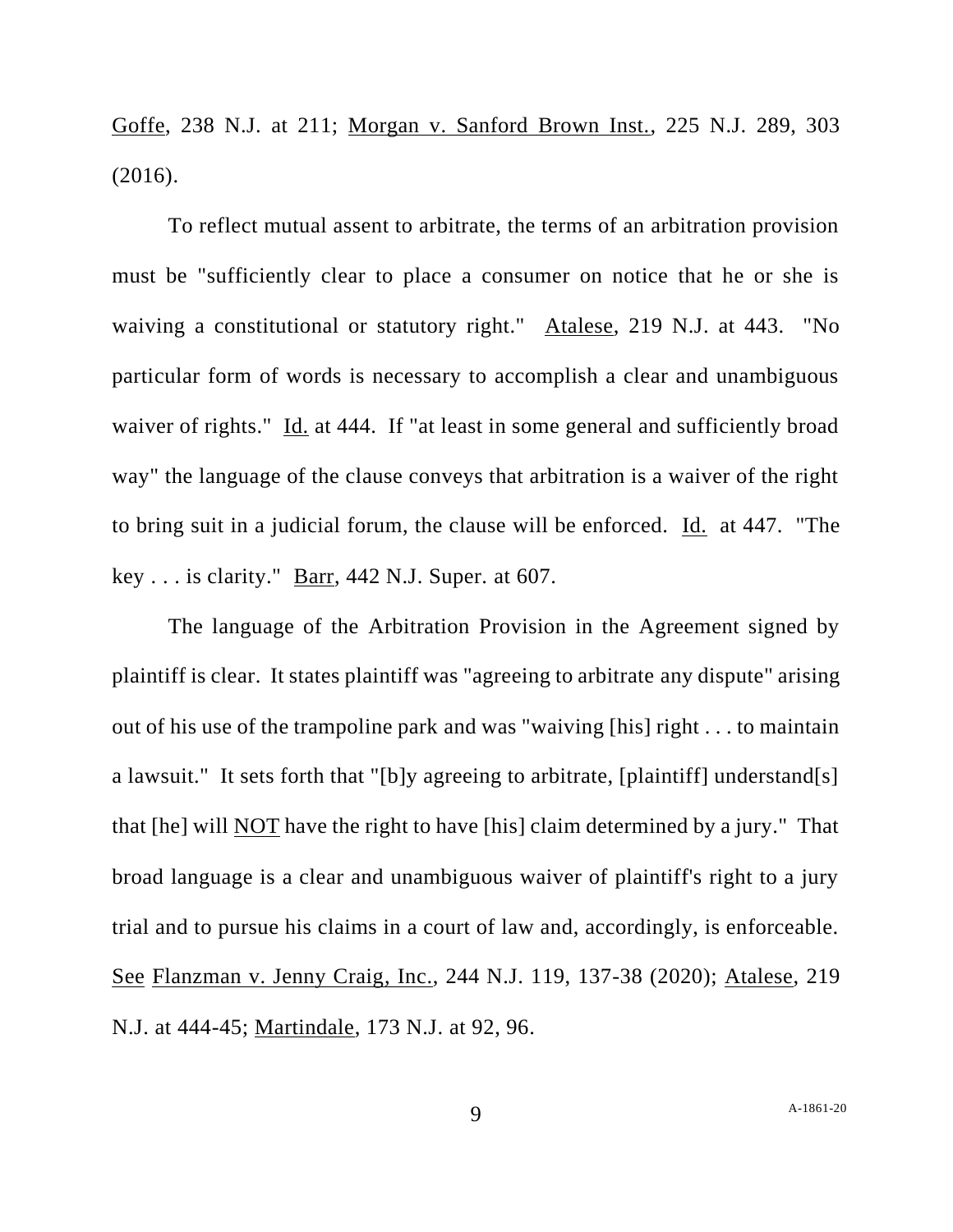Plaintiff argues that the Arbitration Provision is unenforceable because it calls for an arbitration by JAMS, but JAMS was not available to conduct the arbitration. The Arbitration Provision states it will be interpreted in accordance with New Jersey law and the arbitration would be governed by the FAA. The FAA and the NJAA provide for a court-appointed arbitrator if the designated arbitrator is unavailable. Section 5 of the FAA authorizes a court to designate an arbitrator "if for any other reason there shall be a lapse in the naming of an arbitrator . . . or in filling a vacancy." 9 U.S.C. § 5. The NJAA has a similar provision, authorizing court-appointment of an arbitrator if "an arbitrator appointed fails or is unable to act." N.J.S.A. 2A:23B-11(a).

Moreover, our Supreme Court has held that "[n]o New Jersey statutory provision or prior decision has elevated the selection of an 'arbitral institution' . . . to the status of [an] essential contract term[]." Flanzman, 244 N.J. at 139. Federal courts have also construed section 5 of the FAA as allowing for the substitution of an arbitrator when the designated arbitrator is unavailable. Khan v. Dell Inc., 669 F.3d 350, 357 (3d Cir. 2012). Unless the parties have unambiguously expressed their intent not to arbitrate their disputes when the designated arbitral forum is unavailable, an alternative arbitration forum can be appointed. Id. at 354.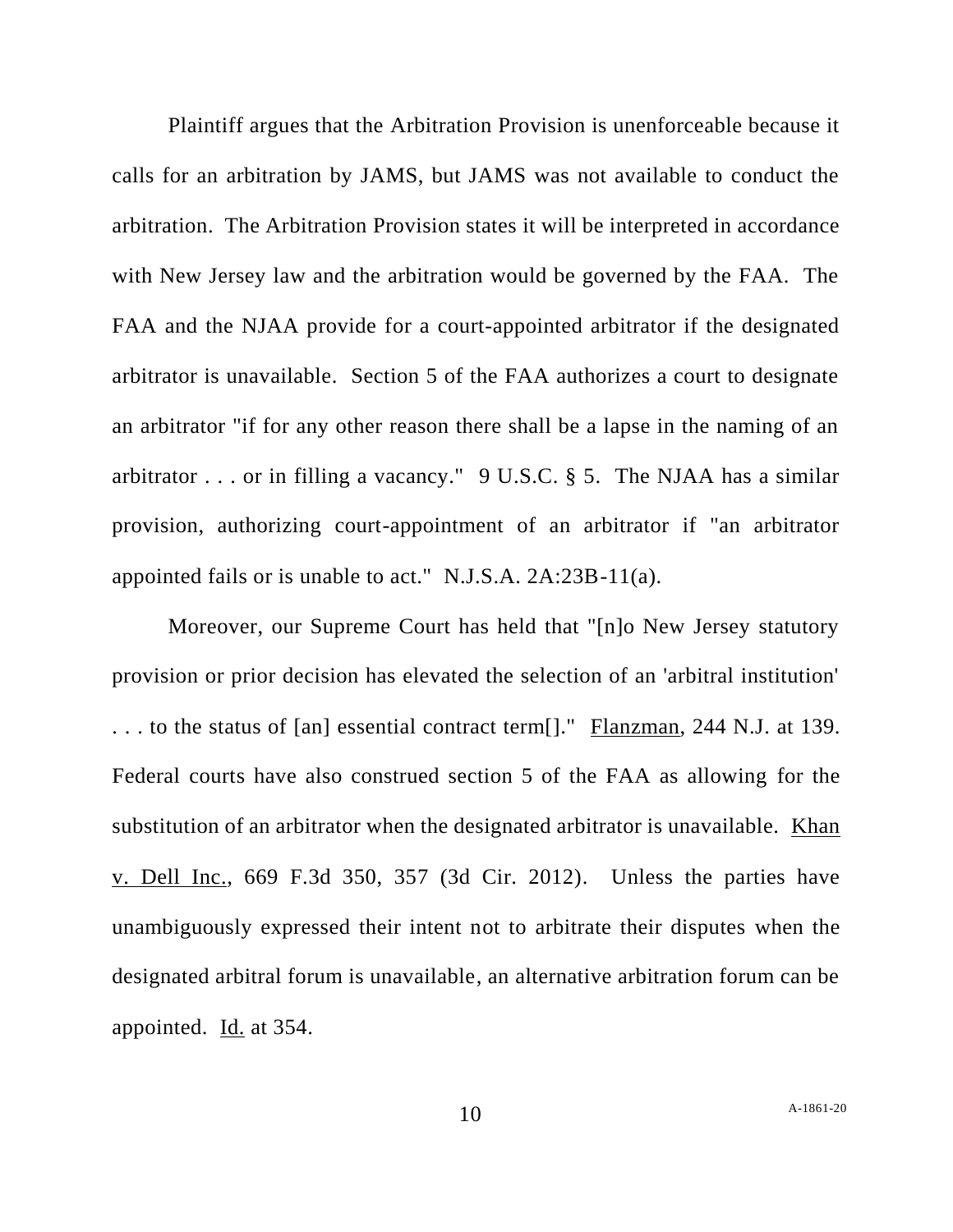The Arbitration Provision does not state the parties intended not to arbitrate their disputes if JAMS is unavailable, and nothing indicates the designation of JAMS was integral to the Arbitration Provision. Moreover, the Provision enables the parties to seek "provisional remedies in aid of arbitration" from a court. Accordingly, we conclude the unavailability of JAMS does not render the Arbitration Provision unenforceable.

B. Whether Other Provisions of the Agreement Can Be Severed.

Plaintiff also contends that the Arbitration Provision is unenforceable because the Agreement contains other unenforceable provisions that render the entire Agreement invalid. He challenges the validity of the release-of-liability provision and the assumption-of-the-risk provision. Plaintiff argues that the trial court erred in severing and enforcing the Arbitration Provision. This argument is premised on a misinterpretation of the trial court's ruling and is incorrect as a matter of law.

The trial court did not sever other provisions; rather, the trial court correctly recognized that the validity of the other provisions was a scope-ofarbitrability question that had to be presented to the arbitrator. We agree because that is what the law requires when parties delegate those issues to the arbitrator. Buckeye Check Cashing, Inc. v. Cardegna, 546 U.S. 440, 449 (2006)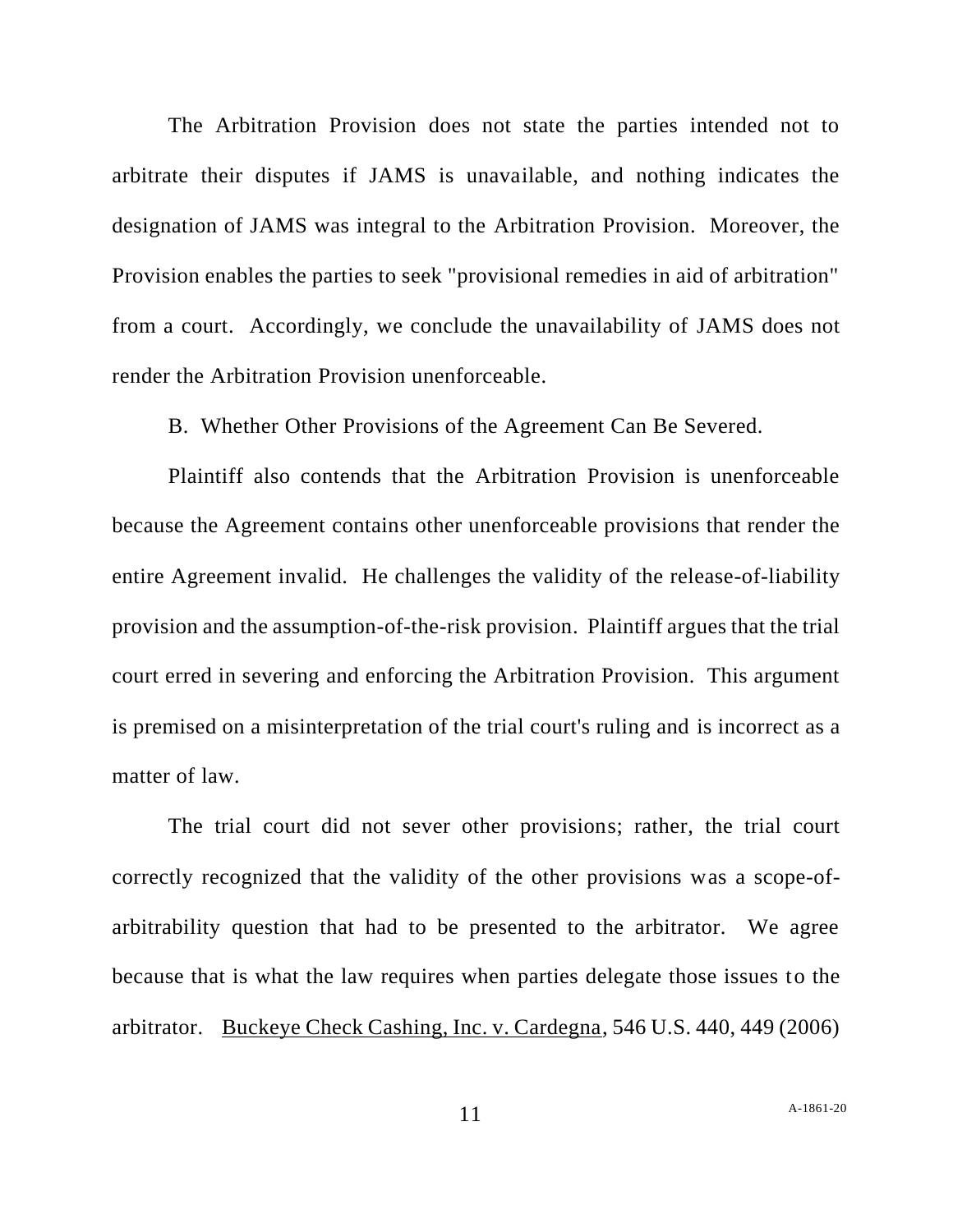(finding "a challenge to the validity of the contract as a whole, and not specifically to the arbitration clause, must go to the arbitrator"); Goffe, 238 N.J. at 211 ("[D]elegation of authority to the arbitrator to resolve disputes relating to the enforceability of the agreement [is] valid.").

C. The Claims Against Abeo and Fun Spot.

The final issue is whether plaintiff's claims against Abeo and Fun Spot can be compelled to arbitration or should be stayed pending the arbitration. The Arbitration Provision defines the parties that it covers to include the Sky Zone defendants "and their respective and collective agents, owners, officers, managers, shareholders, affiliates, volunteers, participants, employees, and all other persons or entities acting in any capacity on their respective or collective behalf (collectively, 'SZ')." There is nothing in the record showing that Abeo or Fun Spot is an affiliate company or agent of the Sky Zone defendants. To the contrary, Fun Spot filed an answer and did not assert that it was covered by the Arbitration Provision. Consequently, we find no support for the trial court's conclusory determination that the claims against Abeo and Fun Spot could be compelled to arbitration "based on agency principles." "An agency relationship is created 'when one person (a principal) manifests assent to another person (an agent) that the agent shall act on the principal's behalf and subject to the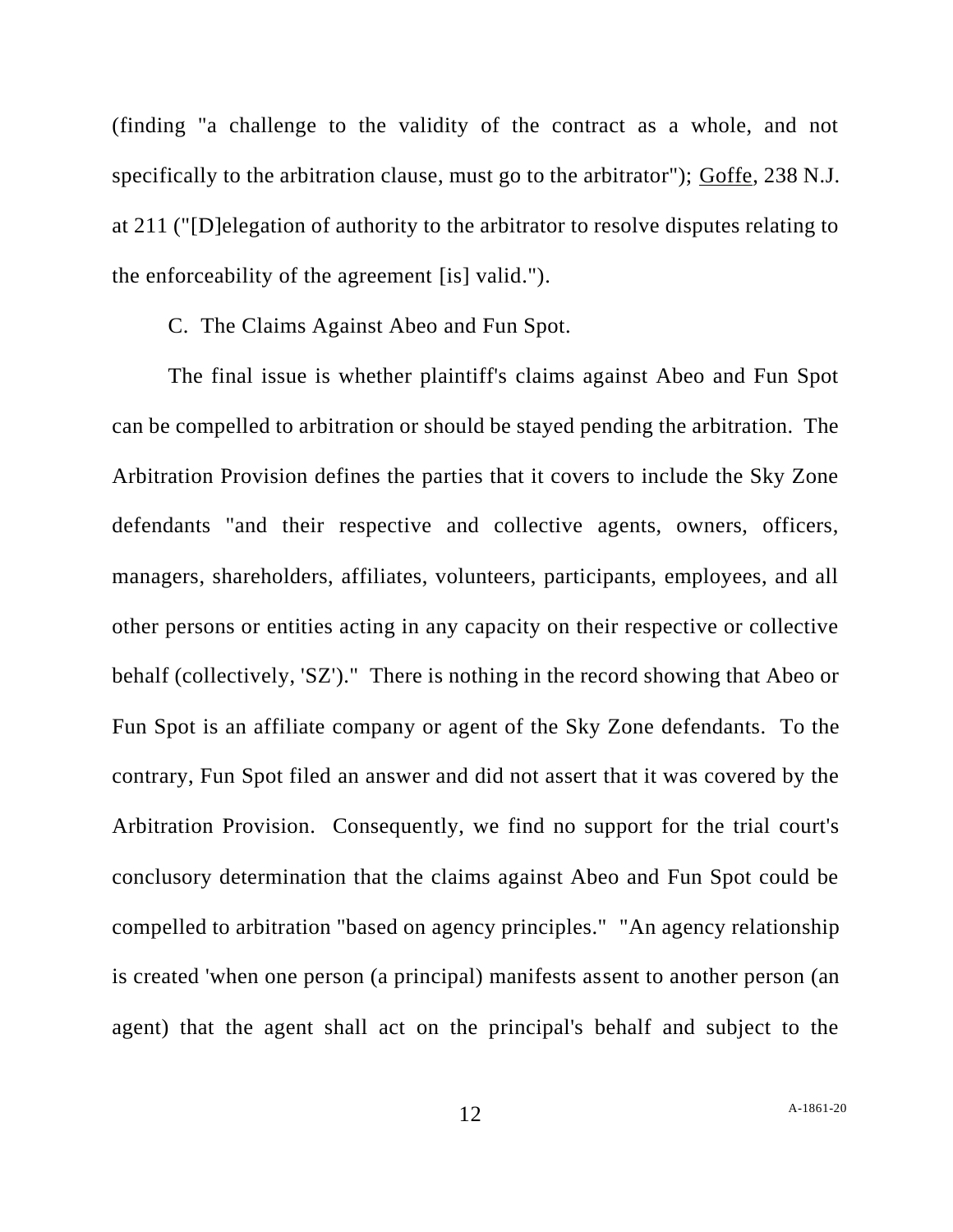principal's control, and the agent manifests assent or otherwise consents so to act.'" Gayles v. Sky Zone Trampoline Park, 468 N.J. Super. 17, 26 (App. Div. 2021) (quoting N.J. Laws.' Fund for Client Prot. v. Stewart Title Guar. Co., 203 N.J. 208, 220 (2010)). Nor do we agree with the trial court that the circumstances warrant using equitable estoppel to compel arbitration. We, therefore, reverse and vacate the portion of the trial court's order that compelled plaintiff to arbitrate his claims against Abeo and Fun Spot.

Under the FAA and the NJAA, a court must stay an arbitrable action pending the arbitration. 9 U.S.C. § 3; N.J.S.A. 2A:23B-7(g). Although not mandatory, when significant overlap exists between parties and issues, claims against parties who have not agreed to arbitrate should be stayed pending the arbitration. See Barrowclough v. Kidder, Peabody & Co., Inc., 752 F.2d 923, 938 (3d Cir. 1985), rev'd on other grounds, Pritzker v. Merrill Lynch, Pierce, Fenner & Smith, Inc., 7 F.3d 1110 (3d Cir. 1993); Alfano v. BDO Seidman, LLP, 393 N.J. Super. 560, 577 (App. Div. 2007). In other words, the arbitration agreement must be enforced notwithstanding the presence of other persons who are not parties to the Agreement. Accordingly, on remand we direct the trial court to enter a new order compelling plaintiff to arbitrate his claims against the